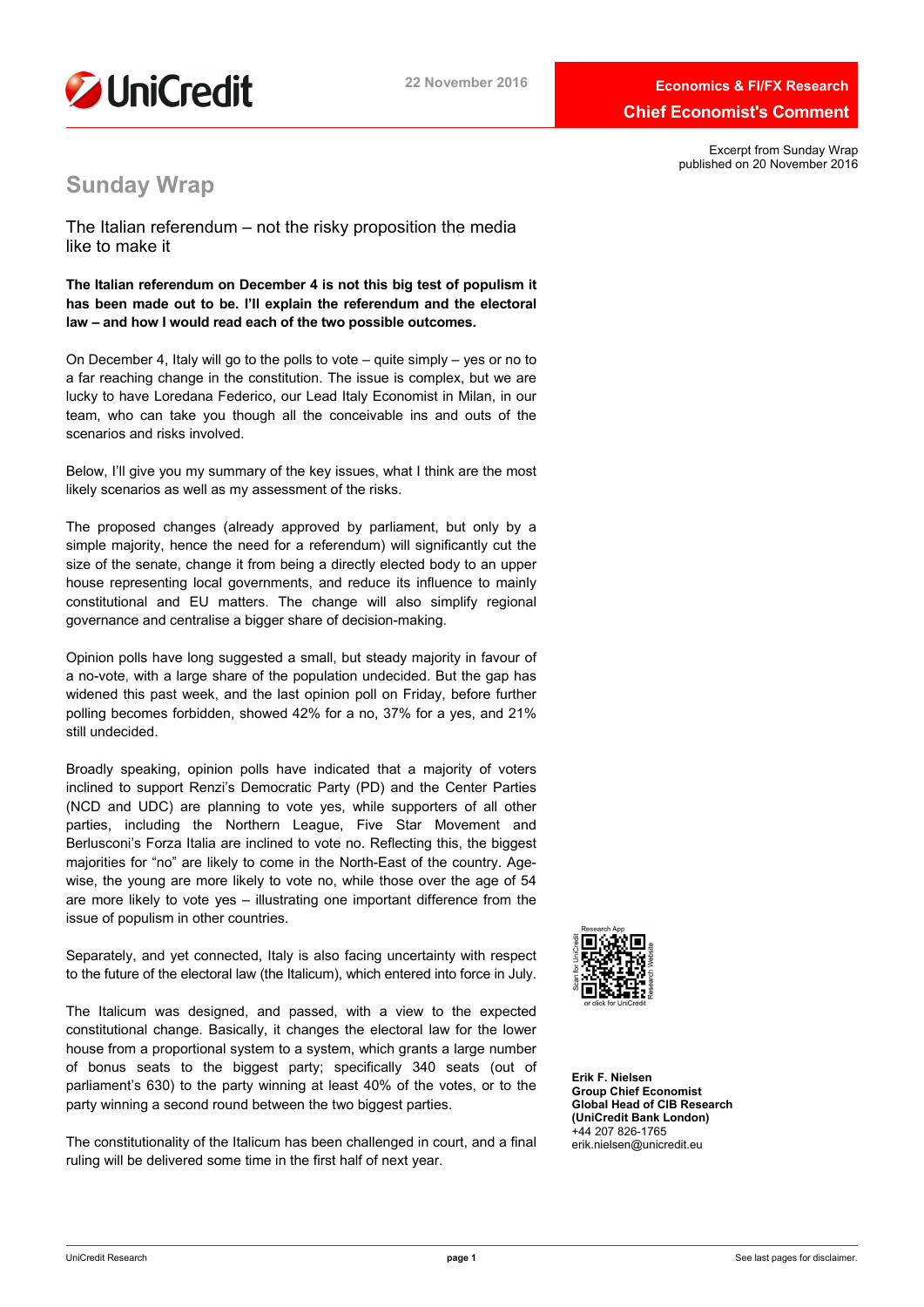Regardless of the outcome of the referendum on the constitutional changes and the legal ruling, the Italicum will be revised. Renzi has made a political commitment to change it, and there is broad political support for that. If the constitutional referendum delivers a yes-vote, the change may make the bonus seats available not just to a single party, but to a coalition. If the constitutional changes are rejected, you would assume that the change will re-establish broad consistency between the way the two houses are elected.

Here is my assessment:

I hope it'll be a yes-vote because Italy needs a simpler governance system and I trust that the Italicum will then be changed within a year to eliminate what is now virtually "winning party takes it all" system. A "winning party takes it all" system is too dangerous in a multi-party system with an out-of-mainstream radical party in the running. This means that following the 2018 election Italy would most likely be governed by a pretty mainstream coalition government, with a fair probability that it'll be able to pass some reforms. Therefore, if we get a yes-vote, BTPs should rally significantly.

If the opinion polls are right, and it's a no-vote, Renzi would surely hand in his resignation, and the president would possibly ask him to return to parliament and ask for a confidence vote. And if he receives that (very likely), he'll proceed to change the Italicum, and run the country until elections in early 2018. However, this past week, Renzi indicated that he would not accept this scenario, but rather step down.

If so, the president would turn to one of 2-3 possible people to ask that a care-taker government be established with only one mandate, namely to change the Italicum and then call early elections, possibly for the latter part of 2017. I note that care-taker governments around Europe has not been bad for growth or yields!

Hence, in a nutshell, you are facing two scenarios: A yes-vote would usher in a system of simpler governance and a more powerful government; a no-vote would mean a continuation of the past (and present) state-of-affairs.

Now, just to be sure, this past and present system is not necessarily a terrible system. In the past, it delivered some of Europe's most comprehensive pension reforms (which has reduced the Italian government's contingent liabilities to the lowest level of any major OECD country), it has maintained years of one of the highest primary budget surplus in the OECD area, and it delivered substantial labour market reforms, which – on OECD data – make it less rigid than e.g. Germany's and France's. But it's a bit tedious, and certainly costly.

So, given that opinion polls have pointed to a no-vote for quite a while, I think – if we get a novote – after an initial wobble, BTPs might trade broadly sideways for a few weeks while people try to understand what it means, and then they'll probably start to tighten towards the levels we saw some months ago – the classic "sell the rumour, buy the fact".

And here is an important point for the sceptics: If you are prone to greater levels of anxiety than I am, then you probably do want to hope for a no-vote – and the reason is all about the Italicum.

If your obsession is fear of populism (in Italy in the most likely form of the Five Star Movement), then the huge number of bonus seats assigned for the biggest party under the Italicum should be your number one concern, and you should therefore hope for the outcome that maximises the probability of the Italicum being significantly changed to sharply reduce, if not eliminate the premium seats before the next election.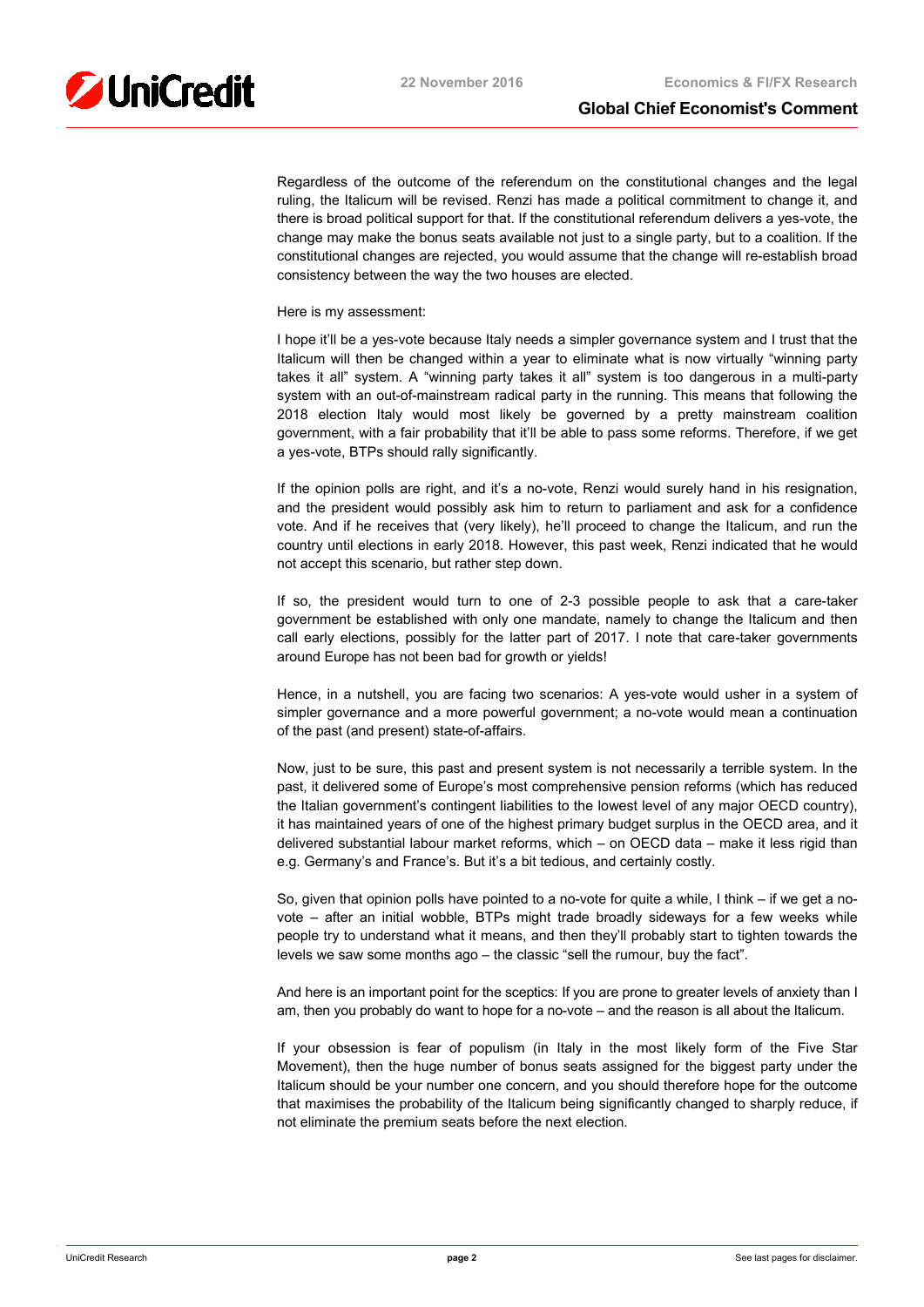There is surely only a very small risk of that not happening, but legislative changes do take time and the risk is not that anyone changes his or her mind, but that the clock simply runs down and it's not completely done by spring 2018, when the next election comes around. I think it's fair to say that that risk is slightly higher in a yes-vote scenario than a no-vote scenario because this latter scenario will immediately involve the president and a discussion with the key political leaders, all of whom will want the Italicum changed.

So there you have it: A yes vote on December 4 will be very positive, but you'll want to keep an eye on the progress that the Italicum actually does get changed (it will) – a no-vote is a set-back for Renzi, but it'll have nothing in common with the Brexit or Trump stories. Indeed, it'll put additional space between reality and the Five Star Movement – and that's good for Italy and for BTPs.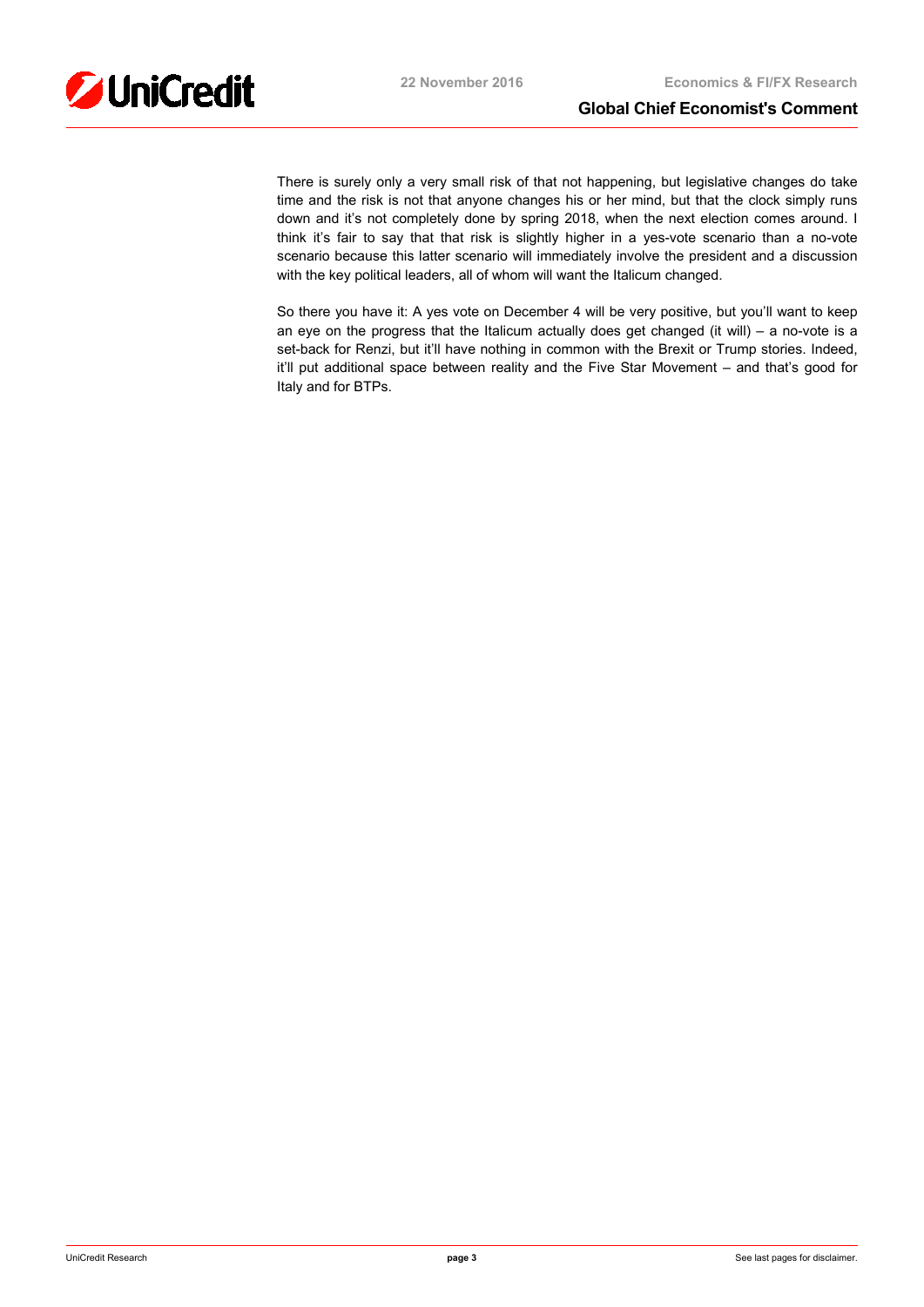

# **Global Chief Economist's Comment**

# **Legal Notices**

# **Glossary**

A comprehensive glossary for many of the terms used in the report is available on our website: [Link](https://www.research.unicredit.eu/DocsKey/equitywesterneuropean_docs_1999_151258.ashx?EXT=pdf&KEY=By8-CMheY8S44D31UY0JPFj1GhliWWGozXWk7sYavnI5oaWy5k91lbN2oJ-aOpAb&T=1)

## **Disclaimer**

Our recommendations are based on information obtained from, or are based upon public information sources that we consider to be reliable but for the completeness and accuracy of which we assume no liability. All estimates and opinions included in the report represent the independent judgment of the analysts as of the date of the issue. This<br>report may contain links to websites of third We reserve the right to modify the views expressed herein at any time without notice. Moreover, we reserve the right not to update this information or to discontinue it altogether without notice. This analysis is for information purposes only and (i) does not constitute or form part of any offer for sale or subscription of or solicitation of any offer to buy or<br>subscribe for any financial, money mar buy or subscribe for any financial, money market or investment instrument or any security nor (iii) as an advertisement thereof. The investment possibilities discussed in this report may not be suitable for certain investors depending on their specific investment objectives and time horizon or in the context of their overall financial situation. The<br>investments discussed may fluctuate in price o investments. Furthermore, past performance is not necessarily indicative of future results. In particular, the risks associated with an investment in the financial, money market or

investment instrument or security under discussion are not explained in their entirety.<br>This information is given without any warranty on an "as is" basis and should not be regarded as a substitute for obtaining individual fiscal and financial position. As this document does not qualify as an investment recommendation or as a direct investment recommendation, neither this document nor any part of it shall form the basis of, or be relied on in connection with or act as an inducement to enter into, any contract or commitment whatsoever. Investors are urged to contact their bank's investment advisor for individual explanations and advice.

Neither UniCredit Bank, UniCredit Bank London, UniCredit Bank Milan, UniCredit Bulbank, Zagrebačka banka, UniCredit Bank Czech Republic and Slovakia, Bank Pekao, UniCredit Russia, UniCredit Bank Romania nor any of their respective directors, officers or employees nor any other person accepts any liability whatsoever (in negligence or otherwise) for any loss howsoever arising from any use of this document or its contents or otherwise arising in connection therewith.

This analysis is being distributed by electronic and ordinary mail to investors, who are expected to make their own investment decisions without undue reliance on this publication, and may not be redistributed, reproduced or published in whole or in part for any purpose.

#### **Responsibility for the content of this publication lies with:**

## **UniCredit Group and its subsidiaries are subject to regulation by the European Central Bank**

a) UniCredit Bank AG (UniCredit Bank), Am Tucherpark 16, 80538 Munich, Germany, (also responsible for the distribution pursuant to §34b WpHG). The company belongs to UniCredit Group. Regulatory authority: "BaFin" – Bundesanstalt für Finanzdienstleistungsaufsicht, Lurgiallee 12, 60439 Frankfurt, Germany.

b) UniCredit Bank AG London Branch (UniCredit Bank London), Moor House, 120 London Wall, London EC2Y 5ET, United Kingdom.

Regulatory authority: "BaFin" – Bundesanstalt für Finanzdienstleistungsaufsicht, Lurgiallee 12, 60439 Frankfurt, Germany and subject to limited regulation by the Financial<br>Conduct Authority, 25 The North Colonnade, Canary Kingdom. Further details regarding our regulatory status are available on request.

c) UniCredit Bank AG Milan Branch (UniCredit Bank Milan), Piazza Gae Aulenti, 4 - Torre C, 20154 Milan, Italy, duly authorized by the Bank of Italy to provide investment services Regulatory authority: "Bank of Italy", Via Nazionale 91, 00184 Roma, Italy and Bundesanstalt für Finanzdienstleistungsaufsicht, Lurgiallee 12, 60439 Frankfurt, Germany. d) UniCredit Bulbank, Sveta Nedelya Sq. 7, BG-1000 Sofia, Bulgaria

Regulatory authority: Financial Supervision Commission (FSC), 33 Shar Planina str.,1303 Sofia, Bulgaria

e) Zagrebačka banka d.d., Trg bana Jelačića 10, HR-10000 Zagreb, Croatia

Regulatory authority: Croatian Agency for Supervision of Financial Services, Miramarska 24B, 10000 Zagreb, Croatia

f) UniCredit Bank Czech Republic and Slovakia, Na Príkope 858/20, CZ-11121 Prague, Czech Republic

Regulatory authority: CNB Czech National Bank, Na Příkopě 28, 115 03 Praha 1, Czech Republic

g) Bank Pekao, ul. Grzybowska 53/57, PL-00-950 Warsaw, Poland Regulatory authority: Polish Financial Supervision Authority, Plac Powstańców Warszawy 1, 00-950 Warsaw, Poland

h) ZAO UniCredit Bank Russia (UniCredit Russia), Prechistenskaya emb. 9, RF-19034 Moscow, Russia Regulatory authority: Federal Service on Financial Markets, 9 Leninsky prospekt, Moscow 119991, Russia

i) UniCredit Bank Czech Republic and Slovakia, Slovakia Branch, Šancova 1/A, SK-813 33 Bratislava, Slovakia

Regulatory authority: CNB Czech National Bank, Na Příkopě 28, 115 03 Praha 1, Czech Republic and subject to limited regulation by the National Bank of Slovakia, Imricha Karvaša 1, 813 25 Bratislava, Slovakia. Regulatory authority: National Bank of Slovakia, Imricha Karvaša 1, 813 25 Bratislava, Slovakia<br>j) UniCredit Bank Romania, Bucharest 1F Expozitiei Boulevard, RO-012101 Bucharest 1, R

Regulatory authority: National Bank of Romania, 25 Lipscani Street, RO-030031, 3rd District, Bucharest, Romania

k) UniCredit Bank AG Hong Kong Branch (UniCredit Bank Hong Kong), 25/F Man Yee Building, 68 Des Voeux Road Central, Hong Kong.

Regulatory authority: Hong Kong Monetary Authority, 55<sup>th</sup> Floor, Two International Financial Centre, 8 Finance Street, Central, Hong Kong<br>I) UniCredit Bank AG Singapore Branch (UniCredit Bank Singapore), Prudential Tower,

Regulatory authority: Monetary Authority of Singapore, 10 Shenton Way MAS Building, Singapore 079117<br>m) UniCredit Bank AG Tokyo Branch (UniCredit Tokyo), Otemachi 1st Square East Tower 18/F, 1-5-1 Otemachi, Chiyoda-ku, 100

Regulatory authority: Financial Services Agency, The Japanese Government, 3-2-1 Kasumigaseki Chiyoda-ku Tokyo, 100-8967 Japan, The Central Common Government Offices No. 7. n) UniCredit Bank New York (UniCredit Bank NY), 150 East 42nd Street, New York, NY 10017

Regulatory authority: "BaFin" – Bundesanstalt für Finanzdienstleistungsaufsicht, Lurgiallee 12, 60439 Frankfurt, Germany and New York State Department of Financial Services,<br>One State Street, New York, NY 10004-1511

#### **POTENTIAL CONFLICTS OF INTEREST**

UniCredit Bank AG acts as a Specialist or Primary Dealer in government bonds issued by the Italian, Portuguese and Greek Treasury. Main tasks of the Specialist are to<br>participate with continuity and efficiency to the gover

## **ANALYST DECLARATION**

The author's remuneration has not been, and will not be, geared to the recommendations or views expressed in this study, neither directly nor indirectly.

**ORGANIZATIONAL AND ADMINISTRATIVE ARRANGEMENTS TO AVOID AND PREVENT CONFLICTS OF INTEREST**

To prevent or remedy conflicts of interest, UniCredit Bank, UniCredit Bank London, UniCredit Bank Milan, UniCredit Bulbank, Zagrebačka banka, UniCredit Bank Czech Republic and Slovakia, Bank Pekao, UniCredit Russia, and UniCredit Bank Romania have established the organizational arrangements required from a legal and supervisory aspect,<br>adherence to which is monitored by its compliance depart Bulbank, Zagrebačka banka, UniCredit Bank Czech Republic and Slovakia, Bank Pekao, UniCredit Russia, UniCredit Bank Romania, and another. In particular, Investment Banking<br>units, including corporate finance, capital market hedging of OTC and listed derivative positions, there is no proprietary trading. Disclosure of publicly available conflicts of interest and other material interests is made in the<br>research. Analysts are supervised and mana finance activities, or other activities other than the sale of securities to clients.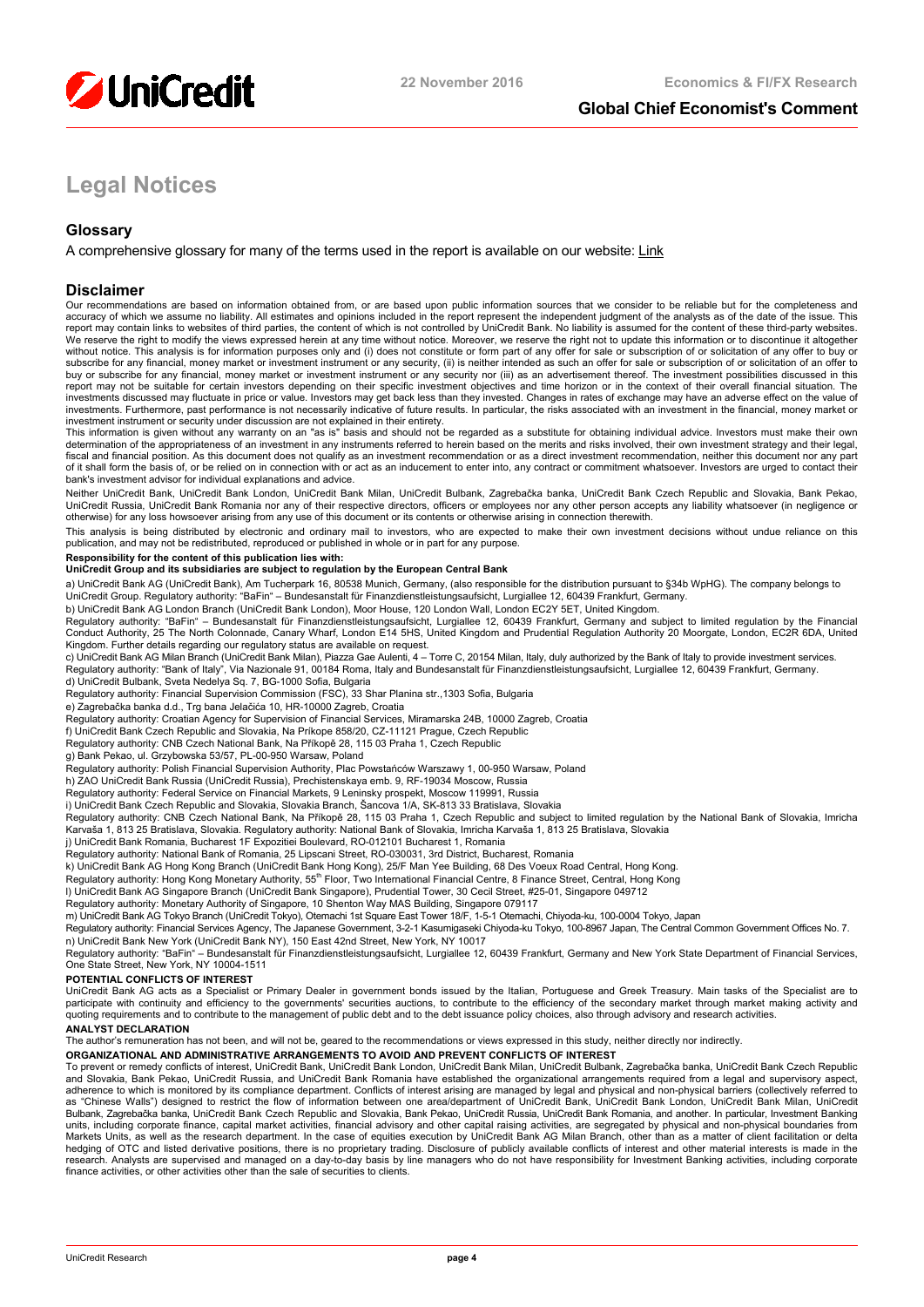

# **Global Chief Economist's Comment**

#### **ADDITIONAL REQUIRED DISCLOSURES UNDER THE LAWS AND REGULATIONS OF JURISDICTIONS INDICATED**

You will find a list of further additional required disclosures under the laws and regulations of the jurisdictions indicated on our website www.cib-unicredit.com/research-disclaimer.

**Notice to Austrian investors:** This analysis is only for distribution to professional clients (Professionelle Kunden) as defined in article 58 of the Securities Supervision Act. **Notice to investors in Bosnia and Herzegovina:** This report is intended only for clients of UniCredit in Bosnia and Herzegovina who are institutional investors (Institucionalni<br>investitori) in accordance with Article 2 of for or solicitation of any offer to buy or subscribe for any securities and neither this document nor any part of it shall form the basis of, or be relied on in connection with or act as an inducement to enter into, any contract or commitment whatsoever.

Notice to Brazilian investors: The individual analyst(s) responsible for issuing this report represent(s) that: (a) the recommendations herein reflect exclusively the personal views of the analysts and have been prepared in an independent manner, including in relation to UniCredit Group; and (b) except for the potential conflicts of interest listed under<br>the heading "Potential Conflicts of Inter including but not limited to the following: (i) the analysts do not have a relationship of any nature with any person who works for any of the companies that are the object of this report; (ii) the analysts and their respective spouses or partners do not hold, either directly or indirectly, on their behalf or for the account of third parties, securities issued by any<br>of the companies that are the obj trading in the market of the securities issued by any of the companies that are the object of this report; (iv) the analysts and their respective spouses or partners do not have any financial interest in the companies that are the object of this report; and (v) the compensation of the analysts is not, directly or indirectly, affected by UniCredit's revenues arising<br>out of its businesses and financial above, UniCredit, its controlled companies, controlling companies or companies under common control (the "UniCredit Group") are not in a condition that may impact on the impartiality of this report or that may constitute a conflict of interest, including but not limited to the following: (i) the UniCredit Group does not hold material equity interests in the<br>companies that are the object of Group does not have material financial or commercial interests in the companies or the securities that are the object of this report; (iv) the UniCredit Group is not involved in the acquisition, sale and/or trading of the securities that are the object of this report; and (v) the UniCredit Group does not receive compensation for services rendered to the<br>companies that are the object of this report or

**Notice to Canadian investors:** This communication has been prepared by UniCredit Bank AG, which does not have a registered business presence in Canada. This<br>communication is a general discussion of the merits and risks of solicitation to buy any securities

**Notice to Cyprus investors:** This document is directed only at clients of UniCredit Bank who are persons falling within the Second Appendix (Section 2, Professional Clients) of the law for the Provision of Investment Services, the Exercise of Investment Activities, the Operation of Regulated Markets and other Related Matters, Law 144(I)/2007 and<br>persons to whom it may otherwise lawfully be commun the risks that they incur (all such persons together being referred to as "relevant persons"). This document must not be acted on or relied on by persons who are not relevant persons or relevant persons who have requested to be treated as retail clients. Any investment or investment activity to which this communication related is available only to<br>relevant persons and will be engaged in only wi an offer or solicitation.

Notice to Hong Kong investors: This report is for distribution only to "professional investors" within the meaning of Schedule 1 to the Securities and Futures Ordinance (Chapter 571, Laws of Hong Kong) and any rules made thereunder, and may not be reproduced, or used by or further distributed to any other person, in whole or in part, for any purpose. This report does not constitute or form part of an offer or solicitation of any offer to buy or sell any securities, nor should it or any part of it form the basis of, or be relied<br>upon in connection with, any con accordance with, and on the basis of, the restrictions set out in this "Disclaimer" section, and agrees to be bound by those restrictions.

**Notice to investors in Ivory Coast:** The information contained in the present report have been obtained by Unicredit Bank AG from sources believed to be reliable, however, no express or implied representation or warranty is made by Unicredit Bank AG or any other person as to the completeness or accuracy of such information. All opinions and estimates contained in the present report constitute a judgement of Unicredit Bank AG as of the date of the present report and are subject to change without notice. They are<br>provided in good faith but without assuming lega indicator of future performance and future returns cannot be guaranteed, and there is a risk of loss of the initial capital invested. No matter contained in this document may be<br>reproduced or copied by any means without th

**Notice to New Zealand investors:** This report is intended for distribution only to persons who are "wholesale clients" within the meaning of the Financial Advisers Act 2008 ("FAA") and by receiving this report you represent and agree that (i) you are a "wholesale client" under the FAA (ii) you will not distribute this report to any other person, including<br>(in particular) any person who is not this report, either (i) an offer of securities for subscription or sale under the Securities Act 1978 or (ii) an offer of financial products for issue or sale under the Financial Markets Conduct Act 2013.

**Notice to Omani investors:** This communication has been prepared by UniCredit Bank AG. UniCredit Bank AG does not have a registered business presence in Oman and does not undertake banking business or provide financial services in Oman and no advice in relation to, or subscription for, any securities, products or financial services may or<br>will be consummated within Oman. The conten investments in foreign securities and neither constitutes an offer of securities in Oman as contemplated by the Commercial Companies Law of Oman (Royal Decree 4/74) or the Capital Market Law of Oman (Royal Decree 80/98), nor does it constitute an offer to sell, or the solicitation of any offer to buy non-Omani securities in Oman as contemplated by<br>Article 139 of the Executive Regulations to not regulated by either the Central Bank of Oman or Oman's Capital Market Authority.

Notice to Pakistani investors: Investment information, comments and recommendations stated herein are not within the scope of investment advisory activities as defined in sub-section I, Section 2 of the Securities and Exchange Ordinance, 1969 of Pakistan. Investment advisory services are provided in accordance with a contract of engagement on investment advisory services concluded with brokerage houses, portfolio management companies, non-deposit banks and the clients. The distribution of this report is intended<br>only for informational purposes for the use of pr in connection with or act as an inducement to enter into, any contract or commitment whatsoever.

**Notice to Polish Investors**: This document is intended solely for professional clients as defined in Art. 3.39b of the Trading in Financial Instruments Act of 29 July 2005 (as<br>amended). The publisher and distributor of th and accuracy. This document is not an advertisement. It should not be used in substitution for the exercise of independent judgment.

Notice to Serbian investors: This analysis is only for distribution to professional clients (profesionalni klijenti) as defined in article 172 of the Law on Capital Markets.

**Notice to UK investors:** This communication is directed only at clients of UniCredit Bank who (i) have professional experience in matters relating to investments or (ii) are<br>persons falling within Article 49(2)(a) to (d) (Financial Promotion) Order 2005 or (iii) to whom it may otherwise lawfully be communicated (all such persons together being referred to as "relevant persons"). This communication must not be acted on or relied on by persons who are not relevant persons. Any investment or investment activity to which this communication relates is available only to relevant persons and will be engaged in only with relevant persons.

ENP e 11